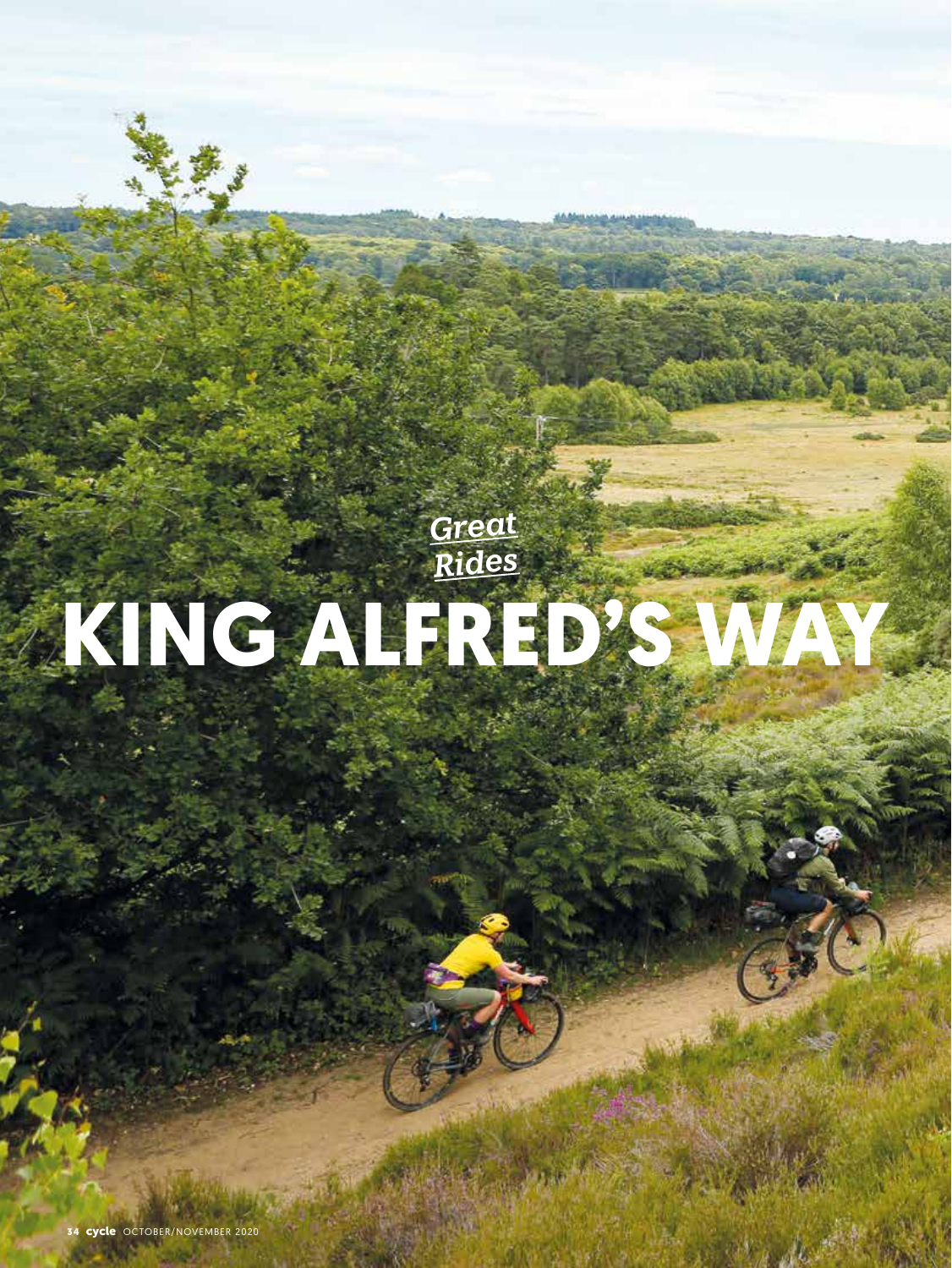

## SAM JONES

*Sam is Cycling UK's comms manager and a keen on and off-road tourer*

**When lockdown ended, Sam Jones and four companions rode 220 miles through historic Wessex to try out Cycling UK's newest off-road trail**

me Po

## *Details*

Where: Southern England • Start/finish: Farnham Distance: 350km (220 miles) **• Photos: pannier.cc** 

& Robby Spanring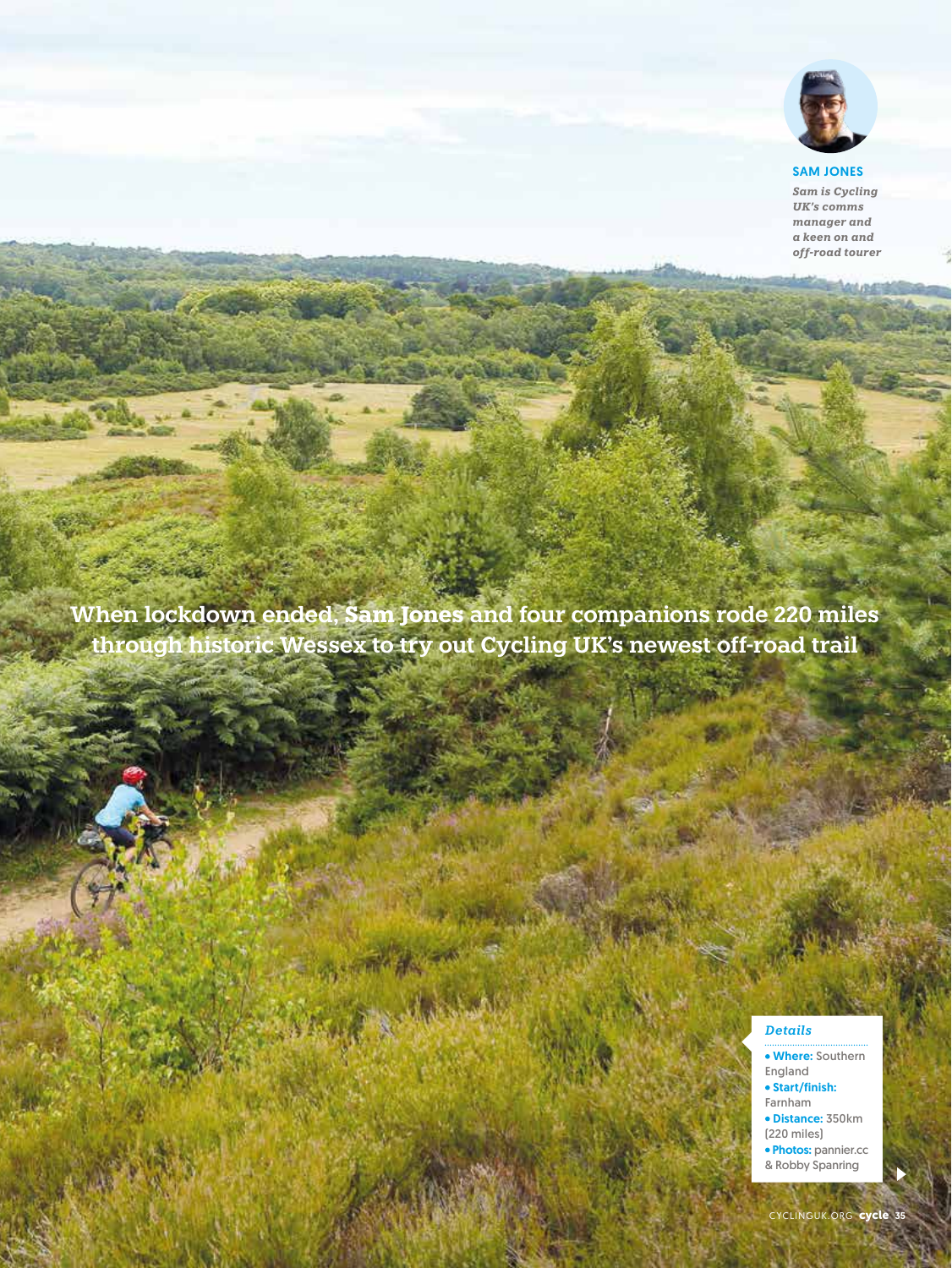```
Top L: Brewing up at camp
      ebury stone cir
bw R: Actual gravel
```




**What bike is best suited?** Visit *cyclinguk.org/ article/what-bike-*

*best-king-alfreds-*

*questions*

rip was impossible. Half an hour's worth of rain had turn<br>the Ridgeway's chalk trail in slinnery paste. While Katherine Mo **hour's worth of rain had turned the Ridgeway's chalk trail into slippery paste. While Katherine Moore (from Unpaved Podcast) was providing a masterclass on wet chalk, the rest of us were slipping then plodding along this part of King Alfred's Way.** *way-and-other-*

### ENGLAND TRAILS BEHIND

Alfred was king of Wessex, the largest of the eight Anglo-Saxon kingdoms at the end of the ninth century. He wouldn't have made a good touring cyclist: he famously nodded off on cake-watching duty, letting said cakes burn. But he was some war leader. He drove the Vikings out of the South West and beyond the Midlands, earning his epithet.

Alfred is closely associated with the landscape of Cycling UK's latest long-distance off-road route so we named it after him: King Alfred's Way (KAW). Connecting four National Trails (the Ridgeway, North and South Downs Ways, and Thames Path), King Alfred's Way is the latest piece of the jigsaw in our development of off-road routes.

Campaigns officer Sophie Gordon explains: "Thanks to Cycling UK's work around Scotland's 2003 Land Reform Act, cyclists can enjoy similar access to the countryside as walkers and other outdoor enthusiasts. In Wales and England it's a very different story."

In these two countries, almost 80% of the rights of way network is barred to you. After five years of campaigning by Cycling UK and OpenMTB **(cyclinguk.org/trailsforwales**), the winds of change are blowing in Wales. The Welsh Government is exploring how they can change their

rights of way, giving cyclists and horse riders more opportunities to enjoy the countryside.

"England needs to play catch up," says Sophie. "We have 15 national trails, yet only two of them can be cycled end to end: the Pennine Bridleway and South Downs Way. That's why Cycling UK aims to capture the public's imagination and support by honouring the original purpose behind our national trails and filling in the missing links."

#### SOCIALLY-DISTANCED CYCLING

King Alfred's Way was due to be launched in June. With the country in lockdown since March, the necessary work – reconnaissance, photo shoots, and a safety audit – was not possible. Like the rest of the UK, we had to wait. In England, this meant until restrictions lifted in July and overnight stays at campsites were allowed.

That moment came on 6 July. The next day, I left my home in the Surrey countryside and raced down lanes and trails to the Izaak Walton in East Meon, Hampshire, for a rendezvous with the first group to ride the KAW.

My riding companions – Stef Amato and Dave Sear from Pannier, Katherine, and Sophie – had started earlier that morning at Farnham. Since then they'd battled through the Surrey sands around Frensham and Hankley Common, discovered a downed bridge en route, waded the Wey, and braved Butser Hill.

It was a strange meeting, a sign of the strange times we currently live in. Before that day I'd never met Katherine,

### *Do it yourself* King Alfred's **Way**

· Distance: 220 miles over four days.

Route: It passes through Winchester, Salisbury, Reading and Farnham. • Conditions: English

summer, so rain and shine along bridleways, byways, and minor roads. Expect chalk, sand, mud, and gravel. Nearest stations:

Winchester, Reading, and Farnham stations are all on the route.

Accommodation: Tents, camping huts, and a pub

Recommended

equipment: Gravel/ adventure bikes work well with a lightweight bikepacking setup. In winter, a hardtail mountain bike would be better.

Maps/guides: King Alfred's Way guide and OS maps for planning. Garmin Edge Tour for navigation

#### I'm glad I had…

Wide gear range on my tourer, hand sanitiser, and some fine companions.

Next time I would…

Aim for a lighter setup and take more time out to enjoy the historic sites.